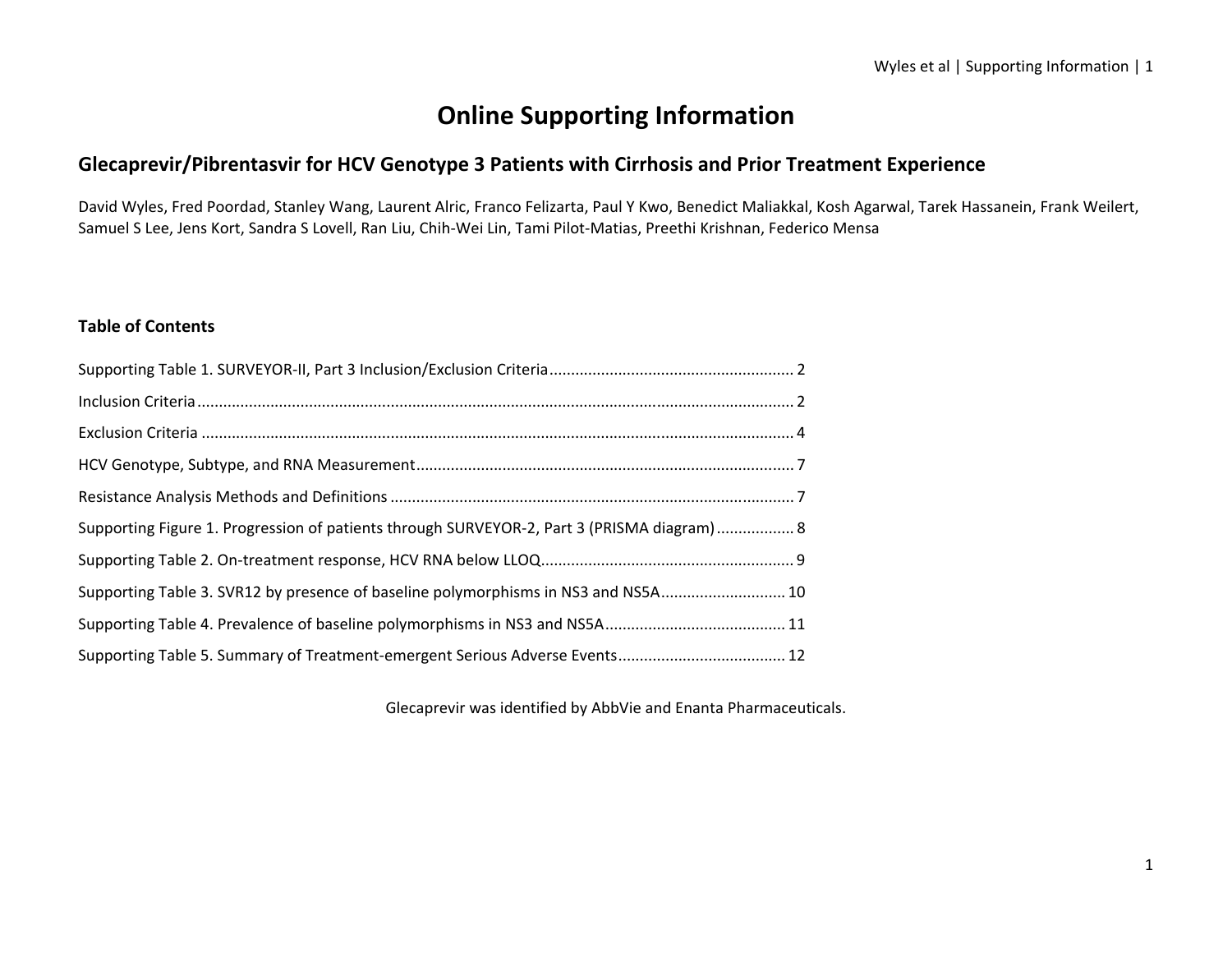#### **Supporting Table 1. SURVEYOR‐II, Part 3 Inclusion/Exclusion Criteria**

#### **Inclusion Criteria**

- 1 Male or Female, ≥18 years at screening
- 2 Female who is:
	- Of childbearing potential and is sexually active with male partner(s):
		- Must agree to use two effective forms of birth control starting from day 1 and through day 30 after completion of study drugs (options below)
			- Intrauterine device
			- Condom with spermicide
			- Diaphragm with spermicide
			- Cervical cap with spermicide
			- Contraceptive sponge with spermicide
			- Progestin-only contraceptives without ethinyl estradiol
	- Postmenopausal for at least 2 years prior to screening
	- Surgically sterile or has a vasectomized partner(s)
	- Practicing total abstinence as a lifestyle
	- Sexually active with female partner(s) only
- 3 Sexually active males must be surgically sterile or have male partner(s) only, or if sexually active with female partner(s) of childbearing potential must agree to practice two effective forms of birth control starting from day 1 and through day 30 after completion of study drugs (acceptable methods outlined below)
	- Male condom with spermicide and one of the following for the female partner:
		- Intrauterine device
		- Diaphragm with spermicide
		- Cervical cap with spermicide
		- Contraceptive sponge with spermicide
		- Hormonal contraceptive
- 4 Screening laboratory result indicating HCV GT3
- 5 Chronic HCV infection defined as one of the following:
	- Positive for anti-HCV antibody or HCV RNA at least 6 months before screening and positive for both at the time of screening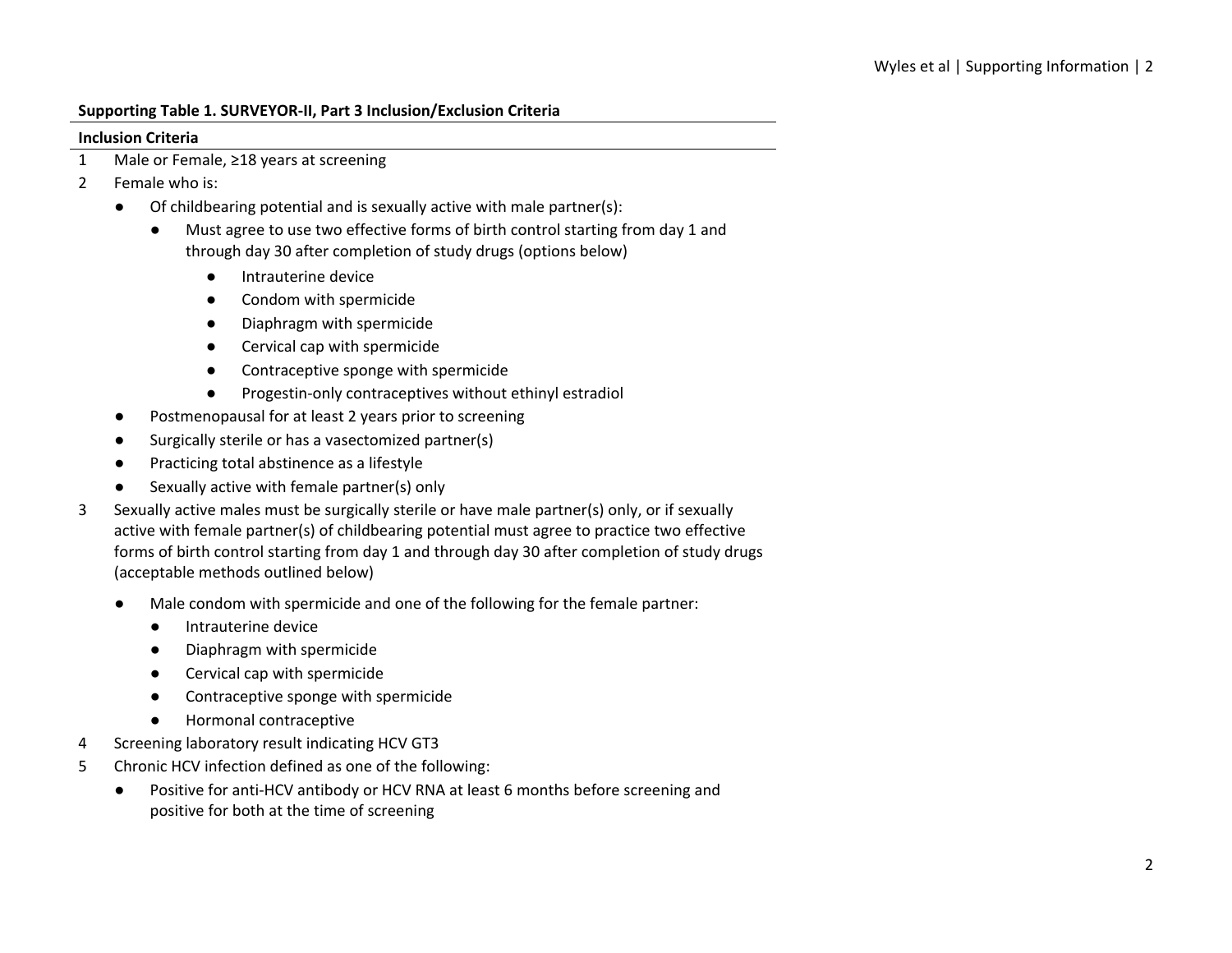- Positive for anti-HCV antibody or HCV RNA at screening with liver biopsy consistent with chronic HCV infection
- 6 Patient must meet one of the following criteria:
	- Prior HCV treatment naïve
	- Prior HCV treatment experienced, with virologic failure or relapse
		- $\bullet$  IFN/pegIFN  $\pm$  RBV
		- $\bullet$  SOF + RBV  $\pm$  pegIFN
		- Treatment completed ≥2 months prior to screening
- 7 BMI of  $\geq$ 18 kg/m<sup>2</sup>
- 8 If patient is **non‐cirrhotic**, they must meet one of the following criteria:
	- Liver biopsy within 24 months prior to screening demonstrating the absence of cirrhosis (eg, METAVIR score of ≤3 or Ishak score ≤4)
	- Screening FibroTest score of ≤0.48 and APRI <1
		- Patients with indeterminate FibroTest (0.48 < results < 0.75) or conflicting FibroTest and APRI must have a qualifying FibroScan or biopsy
	- FibroScan score of <12.5 kPa performed ≤6 months before or during screening
		- Patients with indeterminate FibroScan score must have qualifying liver biopsy
- 9 If patient is **cirrhotic**, they must meet one of the following criteria:
	- Liver biopsy prior to (or during) screening demonstrating cirrhosis (eg, METAVIR score of >3 (including 3/4) or Ishak score >4)
	- Screening FibroTest score of ≥0.75 and APRI >2
		- Patients with indeterminate FibroTest (0.48 < results < 0.75) or conflicting FibroTest and APRI must have a qualifying FibroScan or biopsy
	- FibroScan score of ≥14.6 kPa performed prior to or during screening
		- Patients with indeterminate FibroScan score (12.5 ≤ score < 14.6) must have qualifying liver biopsy
- 10 Patient must voluntarily sign and date an informed consent form, approved by an Institutional Review Board/Independent Ethics Committee prior to the initiation of any screening or study‐specific procedures
- 11 Patient must be able to understand and adhere to the study visit schedule and all other protocol requirements
- 12 For patients with compensated cirrhosis: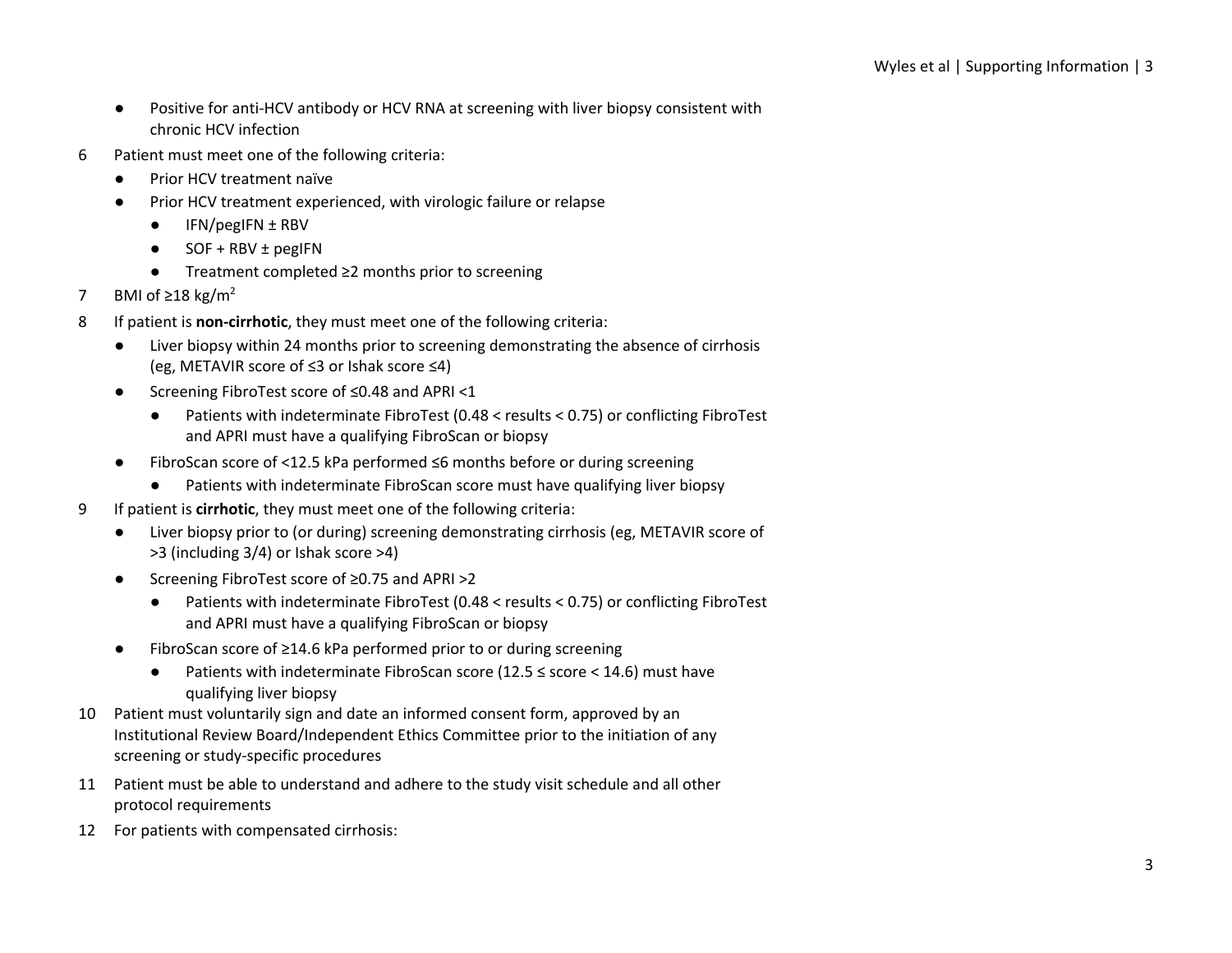Must be HCC negative as indicated by ultrasound, CT scan, or MRI 3 months prior to screening, or by ultrasound at screening

### **Exclusion Criteria**

- 1 History of severe, life‐threatening or other sensitivity to any drug
- 2 Female who is pregnant, planning to become pregnant during study, or breastfeeding; or male whose partner is pregnant or planning to become pregnant during study
- 3 Recent (≤6 months prior to study drug administration) history of drug or alcohol abuse that could preclude adherence to protocol in the opinion of the investigator
- 4 Positive test result at screening for HBV surface antigen or HIV antibody
- 5 HCV GT test performed during screening indicating co-infection with more than one HCV GT
- 6 Requirement for an inability to safely discontinue prohibited medications or supplements at least 2 weeks or 10 half‐lives (whichever is longer) prior to first dose of study drug
- 7 Positive result of a urine drug screen at the screening visit for opiates, barbiturates, amphetamines, cocaine, benzodiazepines, phencyclidine, propoxyphene, or alcohol, with the exception of a positive result (including methadone and buprenorphine ± naloxone) associated with documented and medically appropriate short‐term use or chronic stable use of medication in that class or single positive results on a urine screen for alcohol. If methadone or buprenorphine ± naloxone use is for opioid replacement therapy, patient must be on stable therapy for ≥6 months prior to screening
- 8 Clinically significant abnormalities other than HCV infection based upon medical history, physical examination, vital signs, laboratory profile, and a 12‐lead ECG that make the subject an unsuitable candidate in the opinion of the investigator, including, but not limited to:
	- Uncontrolled diabetes defined by a glycated hemoglobin level >8.5% at screening
	- History of, active, or suspected malignancy (other than basal cell skin cancer or cervical carcinoma in situ) in the past 5 years
	- Uncontrolled cardiac, respiratory (except mild asthma), gastrointestinal, hematologic, neurologic, psychiatric, or other medical disease or disorder, which is unrelated to existing HCV infection
- 9 Any cause of liver disease other than chronic HCV infection, including but not limited to:
	- Hemochromatosis
	- α-1-antitrypsin deficiency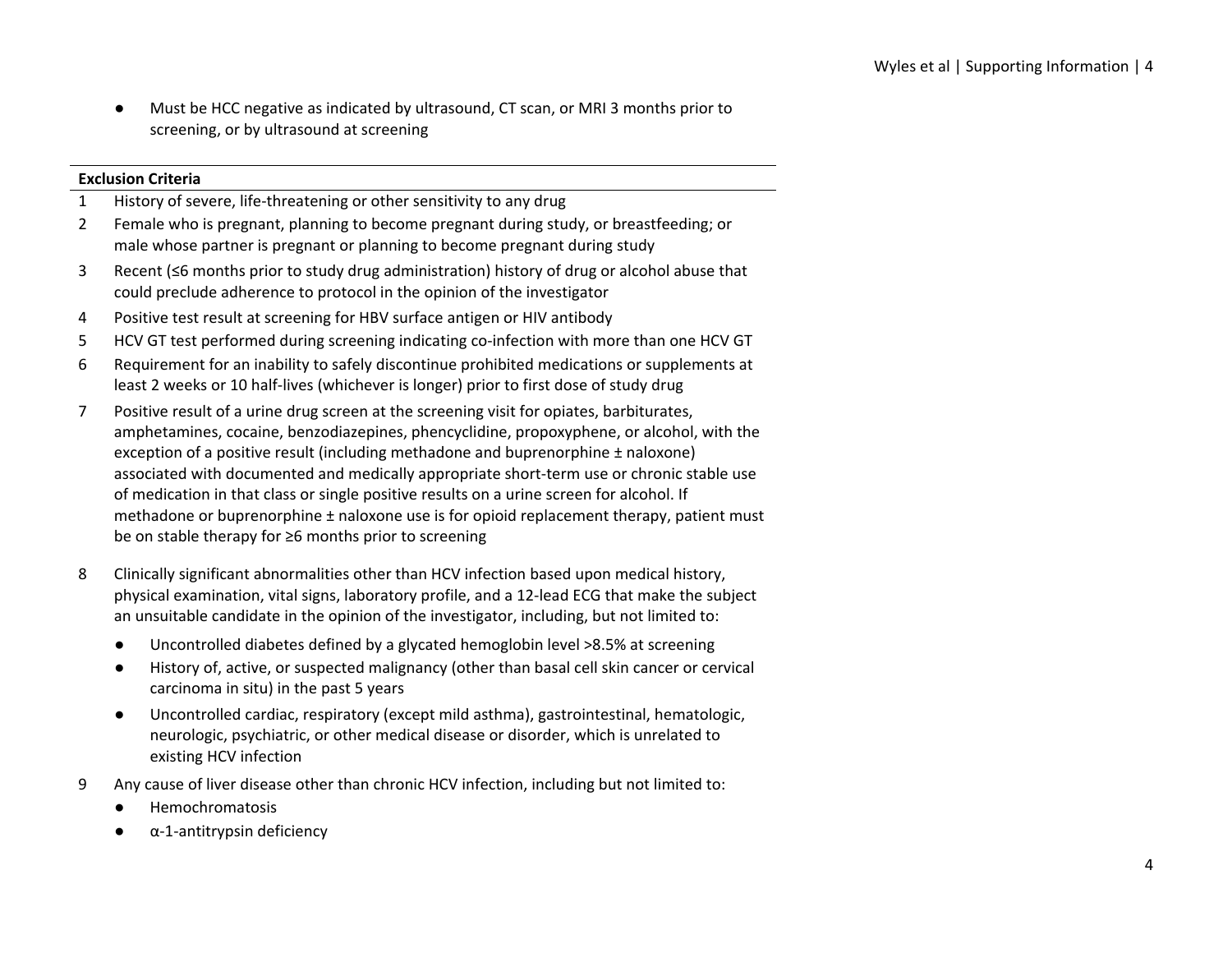- Wilson's disease
- Autoimmune hepatitis
- Alcoholic liver disease
- Drug-related liver disease
- Steatosis or steatohepatitis on liver biopsy considered to be the primary cause of liver disease rather than coincidental HCV infection
- 10 Screening laboratory analyses showing any of the following abnormal results:
	- $\bullet$  ALT >10  $\times$  ULN
	- $\bullet$  AST >10  $\times$  ULN
	- Calculated creatinine clearance of <50 mL/min
	- Albumin <LLN for non‐cirrhotic patients or <2.8 g/dL for cirrhotic patients
	- INR >1.5 for non-cirrhotic patients or >2.3 for patients with cirrhosis (unless patient is on a stable anticoagulant or has known hemophilia)
	- Hemoglobin <11 g/dL for women or <12 g/dL for men
	- Platelets <90,000 cells/mm<sup>3</sup> for non-cirrhotic patients or <60,000 cells/mm<sup>3</sup> for cirrhotic patients
	- $\bullet$  ANC <1,000 cells/mL
	- Direct bilirubin >ULN for non-cirrhotic patients or total bilirubin >3  $\times$  ULN for cirrhotic patients
- 11 History of solid organ transplantation
- 12 Clinically significant abnormal ECG, or ECG with QT interval corrected for heart rate using Fridericia's correction formula >450 msec at screening or study day 1
- 13 Receipt of any investigational product within a time period equal to 10 half‐lives of the product, if known, or a minimum of 6 weeks (whichever is longer) prior to study drug administration
- 14 Current or previous enrollment in this study or another study of any anti-HCV agent; patients who previously participated in trials of investigational anti-HCV agents may be enrolled with the approval of the AbbVie Study Designated Physician if they can produce documentation that they received placebo only, IFN or pegIFN with or without RBV only, or SOF plus RBV with or without pegIFN only
- 15 The use of colony stimulating factors (eg, GCSF) or erythropoietin ≤2 months from screening
- 16 ≤1,000 IU/mL or unquantifiable or undetectable HCV RNA at screening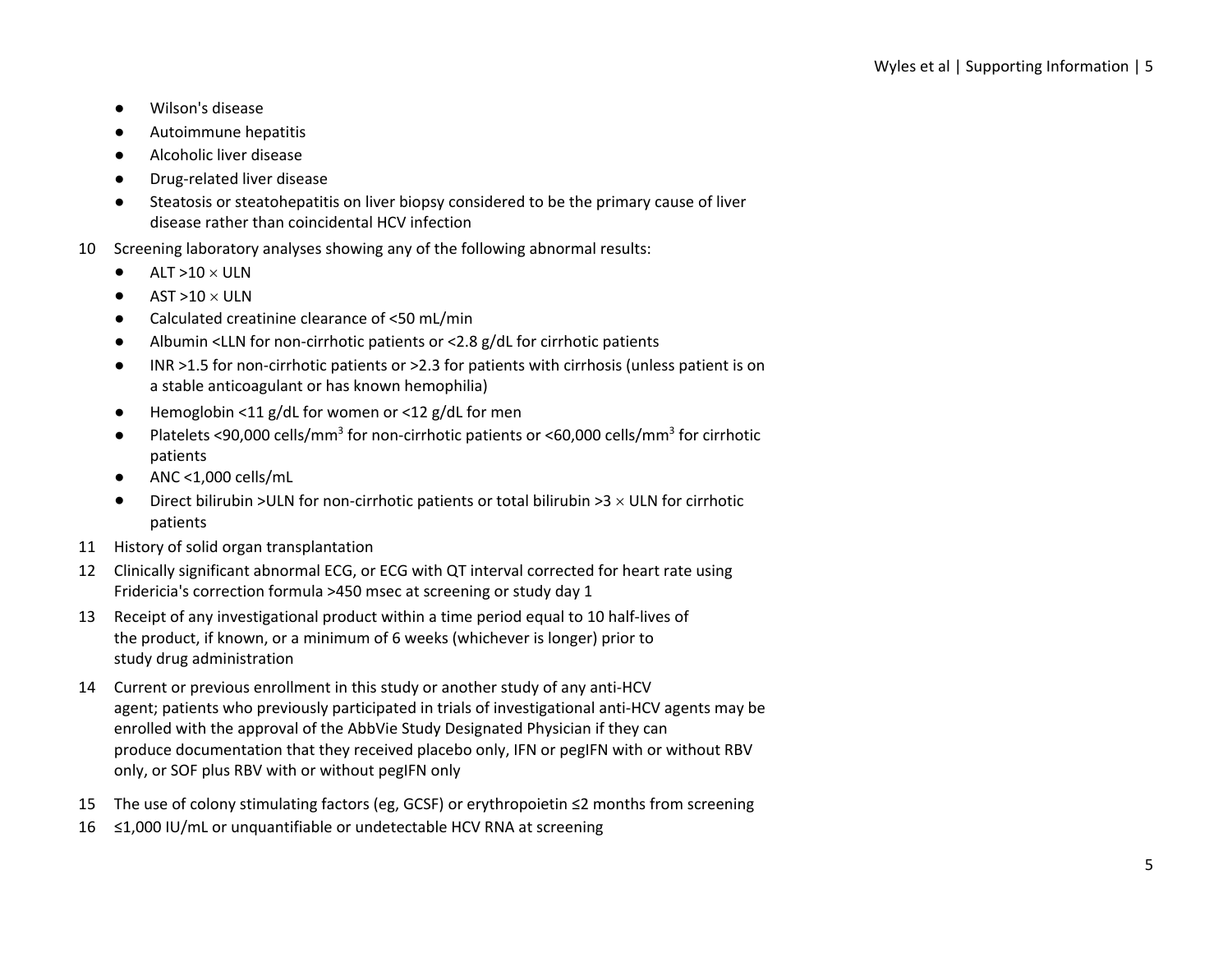- 17 Previous use of any HCV DAA, except SOF
- 18 Consideration by the investigator that the subject is an unsuitable candidate to receive co‐formulated G/P, for any reason
- 19 For patients with compensated cirrhosis:
	- Past clinical evidence of Child-Pugh B or C classification
	- Clinical history of liver decompensation, including:
		- Ascites
		- Bleeding varices
		- Use of beta-blockers or diuretics for portal hypertension or ascites
		- Hepatic encephalopathy
- 20 Patients that cannot participate in the study per local law
- 21 Requirement for chronic use of systemic immunosuppressants during the study, including but not limited to:
	- Corticosteroids (prednisone equivalent of >10 mg/day for >2 weeks)
	- Azathioprine
	- Monoclonal antibodies (eg, influximab)

ALT, alanine aminotransferase; ANC, absolute neutrophil count; APRI, aspartate aminotransferase to platelet ratio index; AST, aspartate aminotransferase; BMI, body mass index; CT, computed tomography; DAA, direct-acting antiviral; ECG, electrocardiogram; GCSF, granulocyte colony stimulating factor; G/P, coformulated glecaprevir/pibrentasvir; GT, genotype; HBV, hepatitis B virus; HCC, hepatocellular carcinoma; HCV, hepatitis C virus; HIV, human immunodeficiency virus; IFN, interferon; INR, international normalized ratio; LLN, lower limit of normal; MRI, magnetic resonance imaging; pegIFN, pegylated interferon; RBV, ribavirin; SOF, sofosbuvir; ULN, upper limit of normal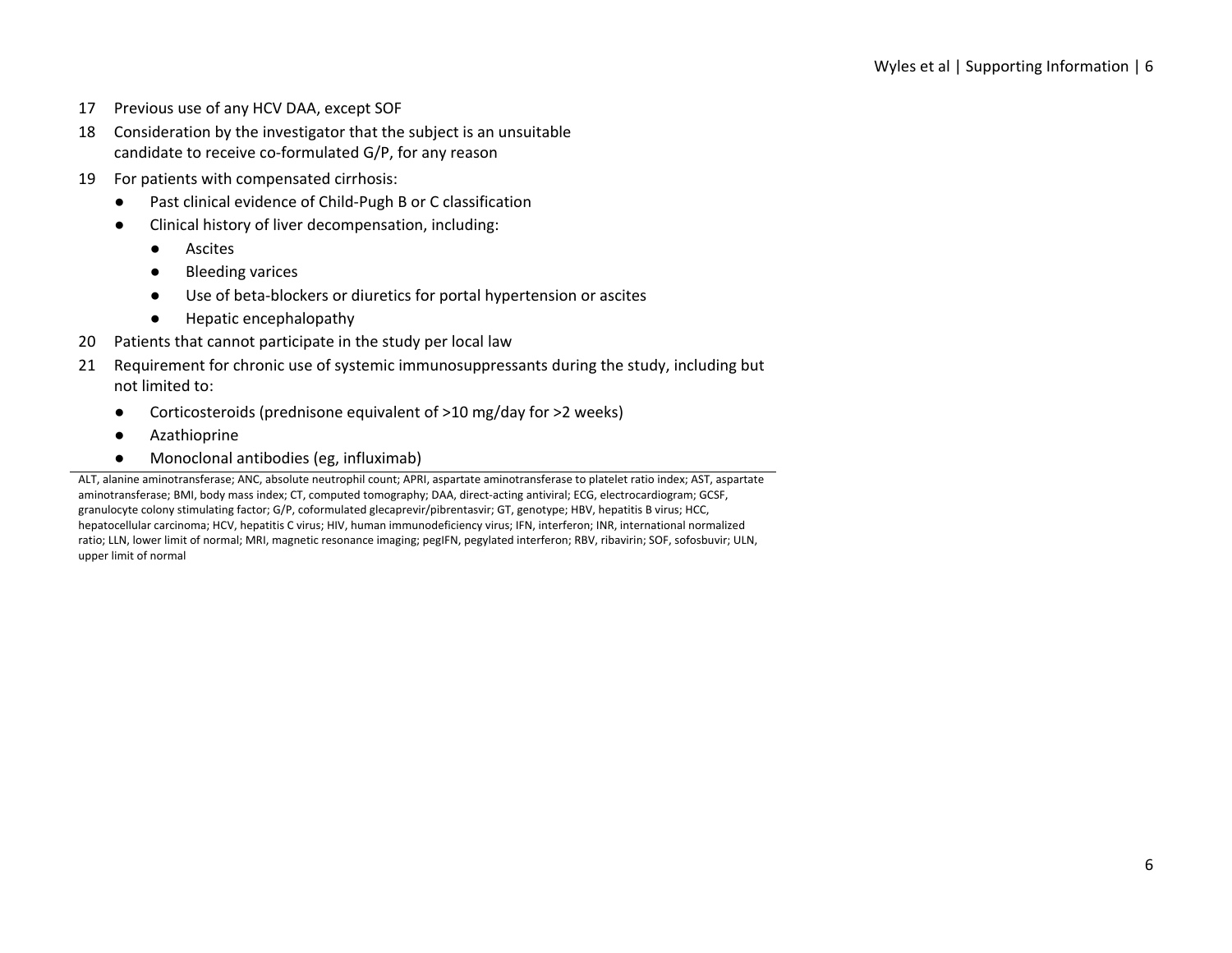## **HCV Genotype, Subtype, and RNA Measurement**

Plasma samples for HCV genotype and subtype determination were collected at screening. Genotype and subtype were assessed using the Versant® HCV Genotype Inno LiPA Assay, version 2.0 or higher. If the LiPA assay was unable to determine genotype, it was determined by a Sanger sequencing assay of NS5B region.

Plasma HCV RNA levels were determined for each collected sample using the COBAS® TaqMan real‐time reverse transcriptase PCR, v2.0. For HCV GT3, the lower limit of detection for this assay was 15 IU/mL, while the lower limit of quantification was 25 IU/mL.

# **Resistance Analysis Methods and Definitions**

For HCV resistance analysis, a polymorphism was defined as a baseline amino acid difference relative to the appropriate subtype-specific reference sequence, and a substitution as a treatment-emergent amino acid difference relative to the patient's baseline viral sequence. An amino acid variant was considered an amino acid change due to either a baseline polymorphism or a treatment‐emergent substitution. Regions encoding full‐length NS3/4A or NS5A were sequenced by next generation sequencing from available baseline samples from all patients, and from the first available post‐baseline sample with HCV RNA ≥1000 international units per milliliter from the patients who experienced virologic failure. Baseline polymorphisms and treatmentemergent substitutions were identified using a 15% detection threshold at amino acid positions 155, 156, 168 in NS3, and 24, 28, 30, 31, 58, 92, 93 in NS5A.

Baseline polymorphisms relative to a subtype-specific reference sequence for all patients, and treatment-emergent substitutions relative to the patient's baseline sequence for patients who experienced virologic failure were identified using the following set of amino acid positions: 36, 43, 54, 55, 56, 80, 155, 156, 166, 168 in NS3; 24, 28, 29, 30, 31, 32, 58, 92, 93 in NS5A. These are positions at which substitutions have been observed in vitro or clinically in NS3 or NS5A in any genotype with drugs for the respective inhibitor class.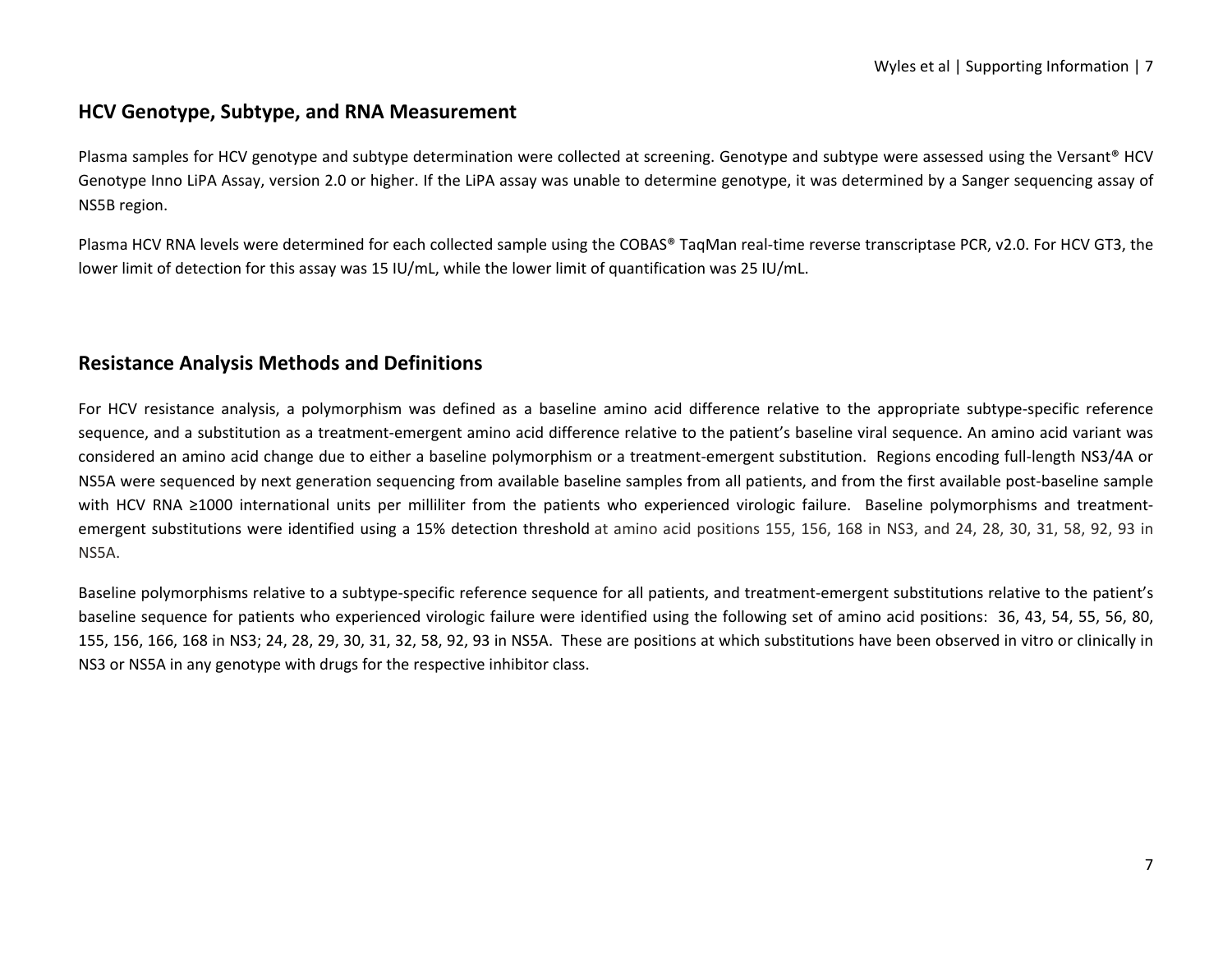#### **Supporting Figure 1. Progression of patients through SURVEYOR‐2, Part 3 (PRISMA diagram)**



\*3 patients had two reasons for screening failure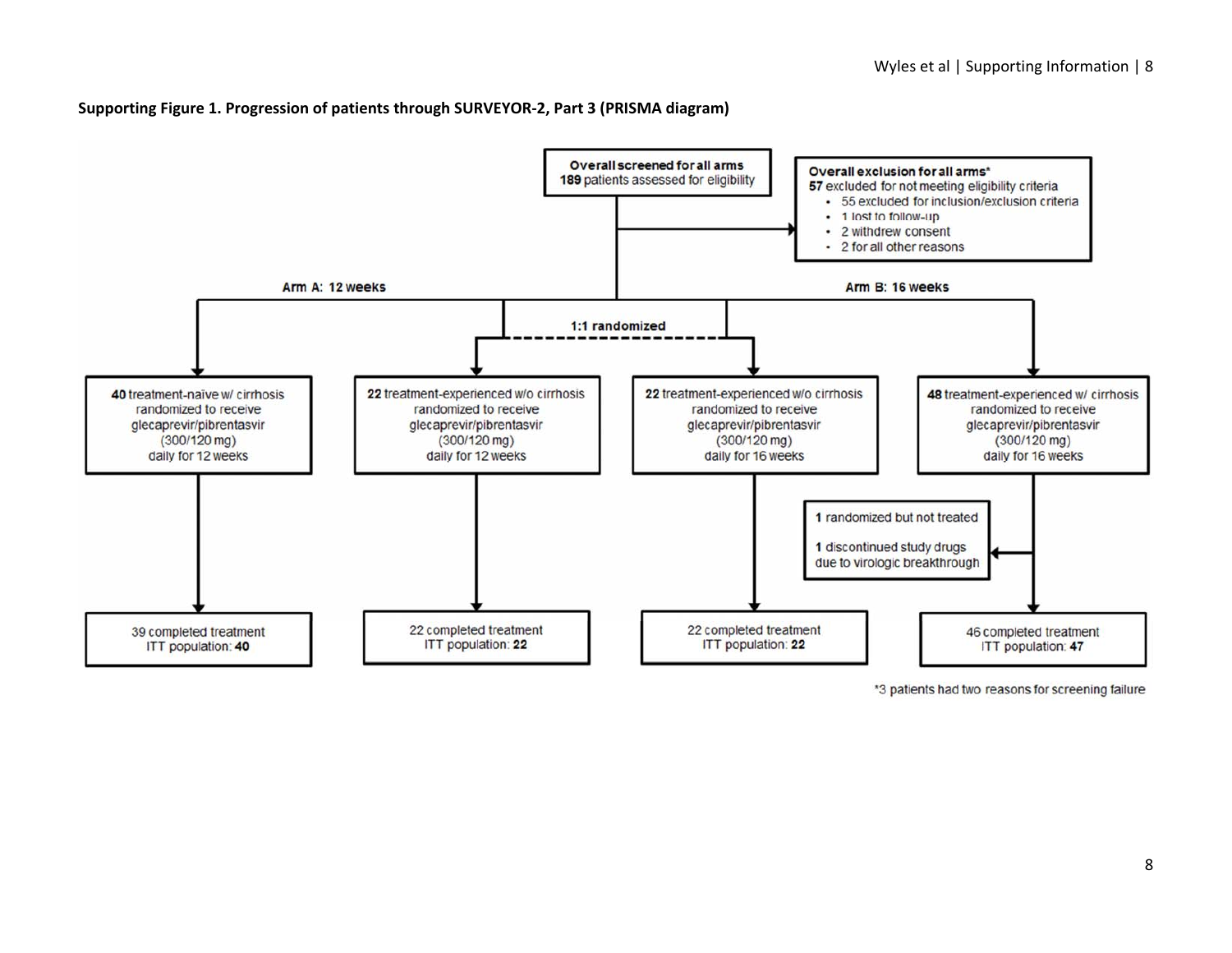### **Supporting Table 2. On‐treatment response, HCV RNA below LLOQ**

|                                 |                                                                                          | Arm A (12 weeks G/P) | Arm B (16 weeks G/P)                       |                                           |
|---------------------------------|------------------------------------------------------------------------------------------|----------------------|--------------------------------------------|-------------------------------------------|
|                                 |                                                                                          | 1:1 Randomized       |                                            |                                           |
|                                 | Treatment-<br>Treatment-<br>naïve w/<br>experienced<br>w/o cirrhosis<br><b>cirrhosis</b> |                      | Treatment-<br>experienced<br>w/o cirrhosis | Treatment-<br>experienced<br>w/ cirrhosis |
| Time of measurement<br>$N = 40$ |                                                                                          | $N = 22$             | $N = 22$                                   | $N = 47$                                  |
| On-treatment response, n/N (%)  |                                                                                          |                      |                                            |                                           |
| Week 4                          | 40/40 (100)                                                                              | 22/22 (100)          | 22/22 (100)                                | 44/46 (96)                                |
| Week 8                          | 40/40 (100)                                                                              | 22/22(100)           | 22/22(100)                                 | $46^{\degree}/47(98)$                     |
| Week 12                         | 37/37 (100)                                                                              | 21/21(100)           | 22/22 (100)                                | $46^{\degree}/47(98)$                     |
| Week 16                         |                                                                                          |                      | 22/22(100)                                 | 45/45 (100)                               |
| Final treatment visit           | 40/40 (100)                                                                              | 22/22 (100)          | 22/22 (100)                                | 46*/47 (98)                               |

CI, confidence interval; LLOQ, lower limit of quantification; n, patients with positive on‐treatment response; N, total patients with available data Positive on-treatment response was considered as HCV RNA below LLOQ (25 IU/mL)

Final treatment visit was ≤2 days after last dose of study drug

\* One patient was determined non‐compliant and had on‐treatment virologic failure (breakthrough) with HCV RNA becoming >LLOQ at week 8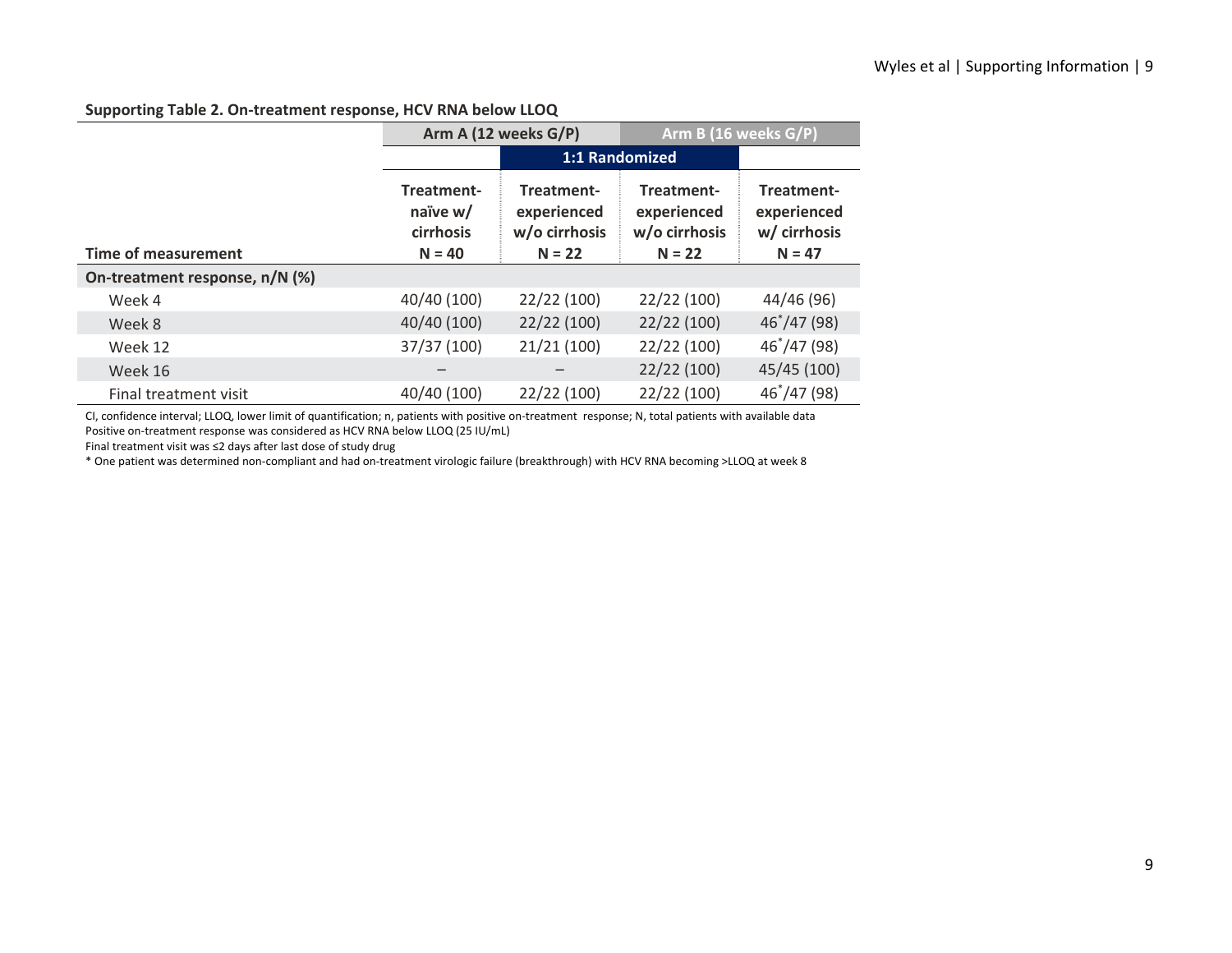|               |                                 | Arm A (12 weeks G/P)                            |                                                        | Arm B (16 weeks G/P)                                   |                                                       |  |  |
|---------------|---------------------------------|-------------------------------------------------|--------------------------------------------------------|--------------------------------------------------------|-------------------------------------------------------|--|--|
|               |                                 |                                                 | 1:1 Randomized                                         |                                                        |                                                       |  |  |
|               |                                 | Treatment-<br>naïve w/<br>cirrhosis<br>$N = 38$ | Treatment-<br>experienced<br>w/o cirrhosis<br>$N = 22$ | Treatment-<br>experienced<br>w/o cirrhosis<br>$N = 21$ | Treatment-<br>experienced<br>w/ cirrhosis<br>$N = 47$ |  |  |
| <b>Target</b> | <b>Baseline</b><br>Polymorphism | n/N (%) SVR12                                   |                                                        |                                                        |                                                       |  |  |
| NS3           | Without any NS3                 | 34/34 (100)                                     | 16/18(89)                                              | 18/19 (95)                                             | 37/38 (97)                                            |  |  |
|               | With any NS3 <sup>c</sup>       | 4/4(100)                                        | 4/4(100)                                               | 2/2(100)                                               | $8^{b}/9(89)$                                         |  |  |
| NS5A          | Without any NS5A                | 29/29 (100)                                     | 16/16(100)                                             | 18/18 (100)                                            | 39/41 (95)                                            |  |  |
|               | With any NS5A <sup>c</sup>      | 9/9(100)                                        | 4/6(67)                                                | 2/3(67)                                                | 6/6(100)                                              |  |  |
|               | A30M/R/S/T/V                    | 4/4(100)                                        | 1/1(100)                                               | 1/1(100)                                               | 4/4(100)                                              |  |  |
|               | A30K                            |                                                 | 0/1(0)                                                 | 0/1(0)                                                 |                                                       |  |  |
|               | Y93H                            | 4/4(100)                                        | 2/3(67)                                                |                                                        | 1/1(100)                                              |  |  |

### **Supporting Table 3. SVR12 by presence of baseline polymorphisms in NS3 and NS5Aa**

aAnalysis includes patients with available baseline sequencing data and excludes patients without SVR12 due to non-virologic reasons bPatient without SVR12 had drug exposures 50% lower than average at most study visits

cIncludes baseline polymorphisms present in ≥15% of viral population as detected by next generation sequencing at NS3 positions: 36, 43, 54, 55, 56, 80, 155, 156, 166, and 168; and NS5A positions: 24, 28, 29, 30, 31, 32, 58, 92, and 93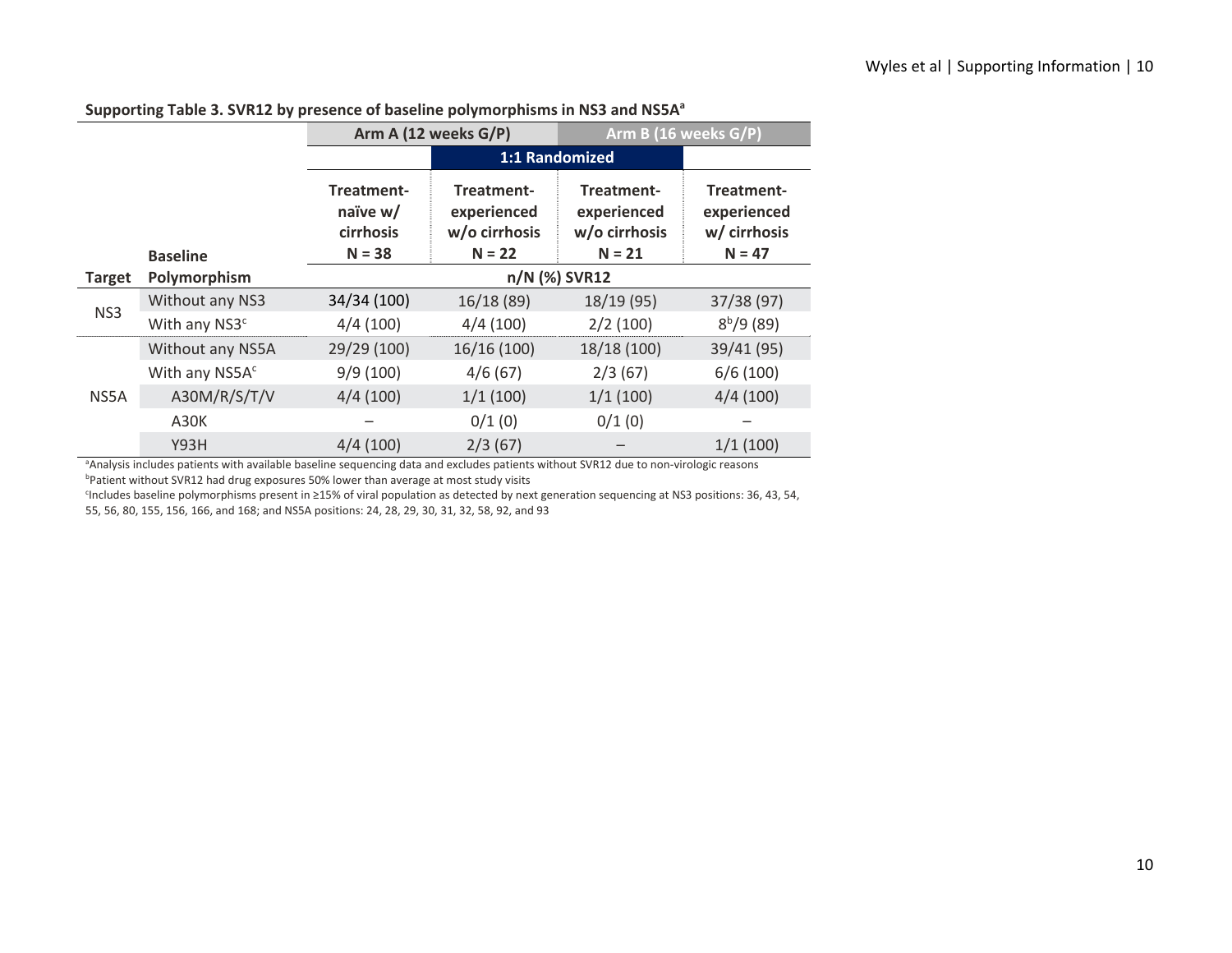|               |                           | Arm A (12 weeks G/P)                            |                                                        | Arm B (16 weeks G/P)                                   |                                                       |
|---------------|---------------------------|-------------------------------------------------|--------------------------------------------------------|--------------------------------------------------------|-------------------------------------------------------|
|               |                           |                                                 | 1:1 Randomized                                         |                                                        |                                                       |
|               | <b>Baseline</b>           | Treatment-<br>naïve<br>w/ cirrhosis<br>$N = 39$ | Treatment-<br>experienced<br>w/o cirrhosis<br>$N = 22$ | Treatment-<br>experienced<br>w/o cirrhosis<br>$N = 21$ | Treatment-<br>experienced<br>w/ cirrhosis<br>$N = 47$ |
| <b>Target</b> | Polymorphism <sup>b</sup> |                                                 | n (%)                                                  |                                                        |                                                       |
|               | Any                       | 4(10)                                           | 4(18)                                                  | 2(10)                                                  | 9(19)                                                 |
| NS3           | A166S/T                   | 4(10)                                           | 4(18)                                                  | 2(10)                                                  | 8(17)                                                 |
|               | Q168K/R                   | 1(4)                                            |                                                        |                                                        | 1(2)                                                  |
|               | Any                       | 9(23)                                           | 6(27)                                                  | 3(14)                                                  | 6(13)                                                 |
|               | <b>S24A</b>               |                                                 | 1(5)                                                   |                                                        |                                                       |
|               | <b>M28V</b>               | 1(3)                                            |                                                        |                                                        | 1(2)                                                  |
|               | A30M/R/S/T/V              | 4(10)                                           | 1(5)                                                   | 1(5)                                                   | 4(9)                                                  |
| NS5A          | A30K                      |                                                 | 1(5)                                                   | 1(5)                                                   |                                                       |
|               | <b>V31M</b>               |                                                 | 1(5)                                                   | 1(5)                                                   |                                                       |
|               | <b>P58R/S</b>             | 3(8)                                            |                                                        |                                                        | 1(2)                                                  |
|               | E92G                      | 1(3)                                            |                                                        |                                                        |                                                       |
|               | <b>Y93H</b>               | 4(10)                                           | 3(14)                                                  |                                                        | 1(2)                                                  |

### **Supporting Table 4. Prevalence of baseline polymorphisms in NS3 and NS5Aa**

<sup>a</sup>Data missing for 1 patient in Arm A (column 1) and 1 patient in Arm B (column 3)

bBaseline polymorphisms shown were present in ≥15% of viral population as detected by next generation sequencing at NS3 positions: 36, 43, 54, 55, 56, 80, 155, 156, 166, and 168; and NS5A positions: 24, 28, 29, 30, 31, 32, 58, 92, and 93